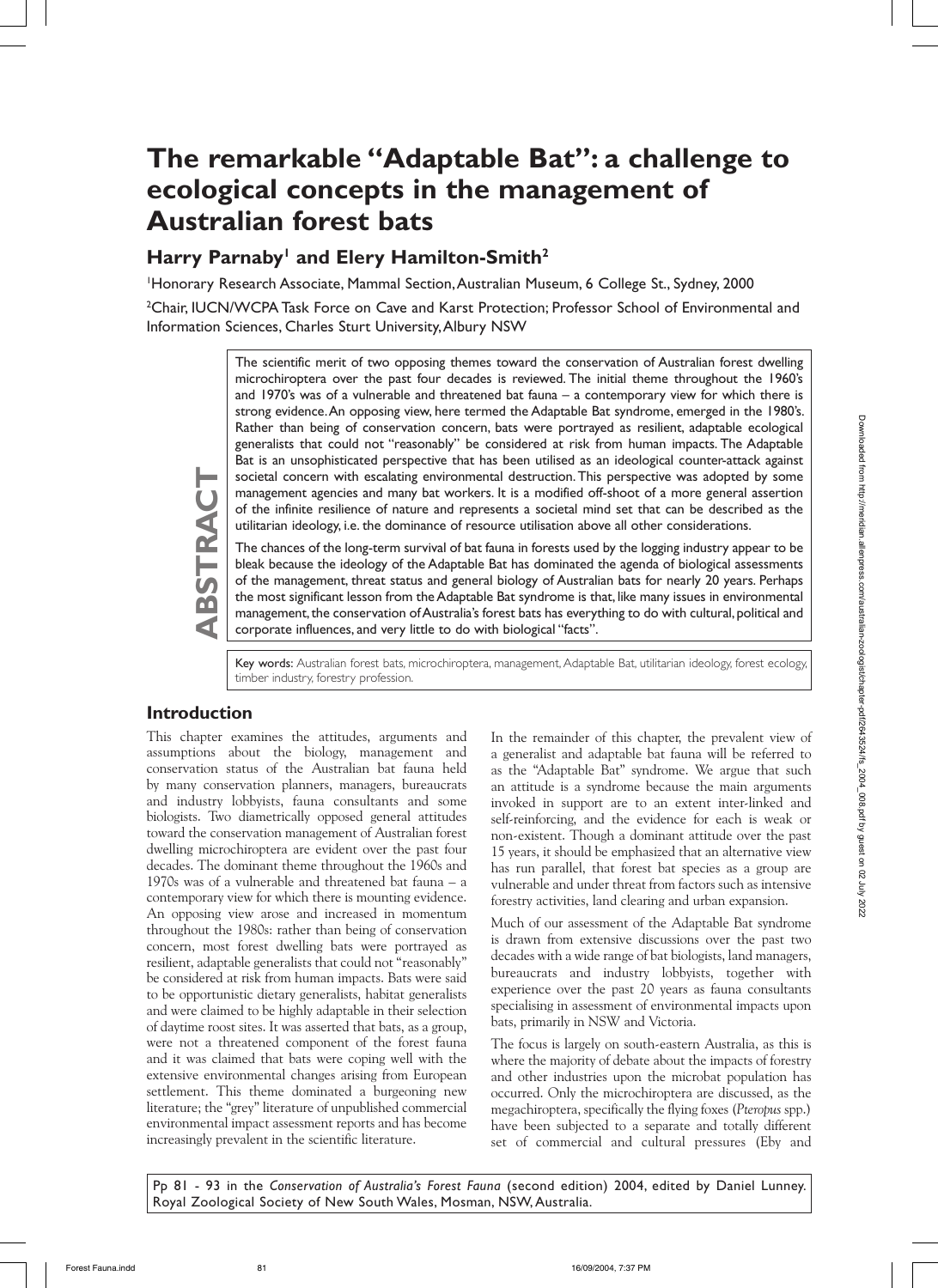Lunney 2002). We have not attempted a comprehensive literature review but have deliberately focused on citing literature from the 1970s and 1980s where appropriate, to emphasise that information was often available to enable the formulation of alternative views to the Adaptable Bat, had social and political forces been different. In particular, we refrain from citation of the "grey" literature as this is generally not open to public scrutiny and would tend to disguise principles in debate about detail.

## **The Bionomics of Australian Forest Bats**

It is first necessary to describe some key characteristics of microchiroptera which shape, or even dictate, the ways in which bats relate to their environment. Although this description must be generalised, it must be emphasised that the microchiroptera as a taxon exhibit remarkable diversity, much of which still remains to be discovered.

Perhaps the most basic element is that most microchiroptera, particularly in temperate regions, are not homeothermic, that is, they lack the physiological controls to maintain a stable body temperature and metabolic rate. This means that they must constantly seek out habitats that enable them to establish their body temperature at the level required by their metabolic state at various points in their annual and daily life cycle (Lyman 1970, Hill and Smith 1984: 78-86). The actual physiological patterns and the strategies utilised vary widely from species to species, and there is all too little research so that we just do not know enough to describe the thermoregulatory process in any Australian temperate zone species. Hence, we do not understand how and why these bats select their preferred roosting habitat at specific times of the year.

It has not been possible to identify the types of tree hollows required by a particular species, how many are used in a local area, the spatial arrangements of roosting and foraging areas and how these might vary at different times of the year. The difficulties of identifying the key resources for mobile fauna such as bats, presents a major management challenge. However, it has long been recognised that Australian forestdwelling insectivorous bats consist of a diverse assemblage of species that differ markedly in size and morphology (Wood Jones 1928; Troughton 1940). There were reasonable grounds for assuming that species have equally diverse ecological requirements.

For example, species exhibit a wide range of foraging strategies as observed in the field (O'Neill and Taylor 1986) and inferred from predictions based on wing morphology (Dwyer 1965) and were shown to have equally varied echolocation call designs (e.g. Woodside and Taylor 1985). Further, ecological requirements were known to vary in different parts of a species' geographic range, during different seasons, or with changes in climatic conditions, as shown for the Bent-wing Bat *Miniopterus schreibersii* in NSW (e.g. Dwyer 1966). Clearly, there is a reasonable expectation that different species had specialist requirements, as suggested by studies of bat community structure in Western Australia (McKenzie and Rolf 1986). The bat fauna was obviously not a homogenous group in relation to ecological requirements.

Obviously, flight is a characteristic not shared by other mammals and provides bats with a remarkable capacity for mobility. This has often been cited as conferring advantages over other fauna, as it has the potential to increase access to dispersed food and roosting resources (Law 1996; Fenton 1997). Burbidge and McKenzie (1989) cited these factors in accounting for the lack of extinctions of Western Australian bats compared to other vertebrates in that State. Lumsden *et al.* (1995) considered that mobility, colonial roosting and interspecific tolerance were factors that prevented regional extinctions of bats in a fragmented rural landscape in northern Victoria.

Although mobility has been invoked as a possible contributing factor to buffer bat species from decline, it also conveys vulnerability. Foraging areas are likely to be dispersed and could be in different habitats to day roost sites. The spatial arrangements of foraging areas and roost sites are difficult to define and are generally unknown. Such areas can only be identified with significant research effort. The viability of roost sites could be jeopardized if foraging areas within range of roosts are degraded or destroyed. Movements between roost site and foraging areas might also be disrupted by destruction or modification of intervening habitat.

Several studies indicate that vertebrate abundance and species number are highest in areas of high-quality habitat, that is, in structurally and floristically complex forest, often on high-nutrient soils. This has been demonstrated in south-eastern NSW for arboreal mammals (Braithwaite 1984), ground mammals (Cork and Catling 1996) and birds (Recher *et al.* 1991). Recher *et al.* (1991) described patterns of distribution of bird species in south-eastern NSW. They found that in addition to a group of usually abundant and widely distributed habitat generalists, some uncommon bird species also occurred in all habitats, but a preponderance of such species occurred on sites with the greatest structural and floristic complexity and high productivity. The limited available evidence suggests that bat communities might show a similar response to habitat complexity and forest productivity. Richards (1994) found relationships between increased bat species number, foliar potassium content, basal area of understorey vegetation and number of canopy trees at a range of sites in the forests of north-east and south-east NSW. However, although sufficiently detailed studies have not been undertaken to confirm this pattern for bats, it is anticipated as a general pattern for the distribution of vertebrates and arthropods (Recher *et al.* 1996). The highest number of bat species often coincides with the most intensive areas of human settlement, and are also the regions with the most intensive forestry and agricultural activities, such as the coastal districts of northern NSW.

Several aspects of bat biology have been identified that predispose bat populations to being particularly vulnerable to human-induced or other impacts. Bat populations are unlikely to recover from rapid population decline as they generally have low reproductive rates, long generation times, and high juvenile mortality. Consequently, bat populations are unable to survive elevated mortality rates or factors that reduce the size of a population (Hall and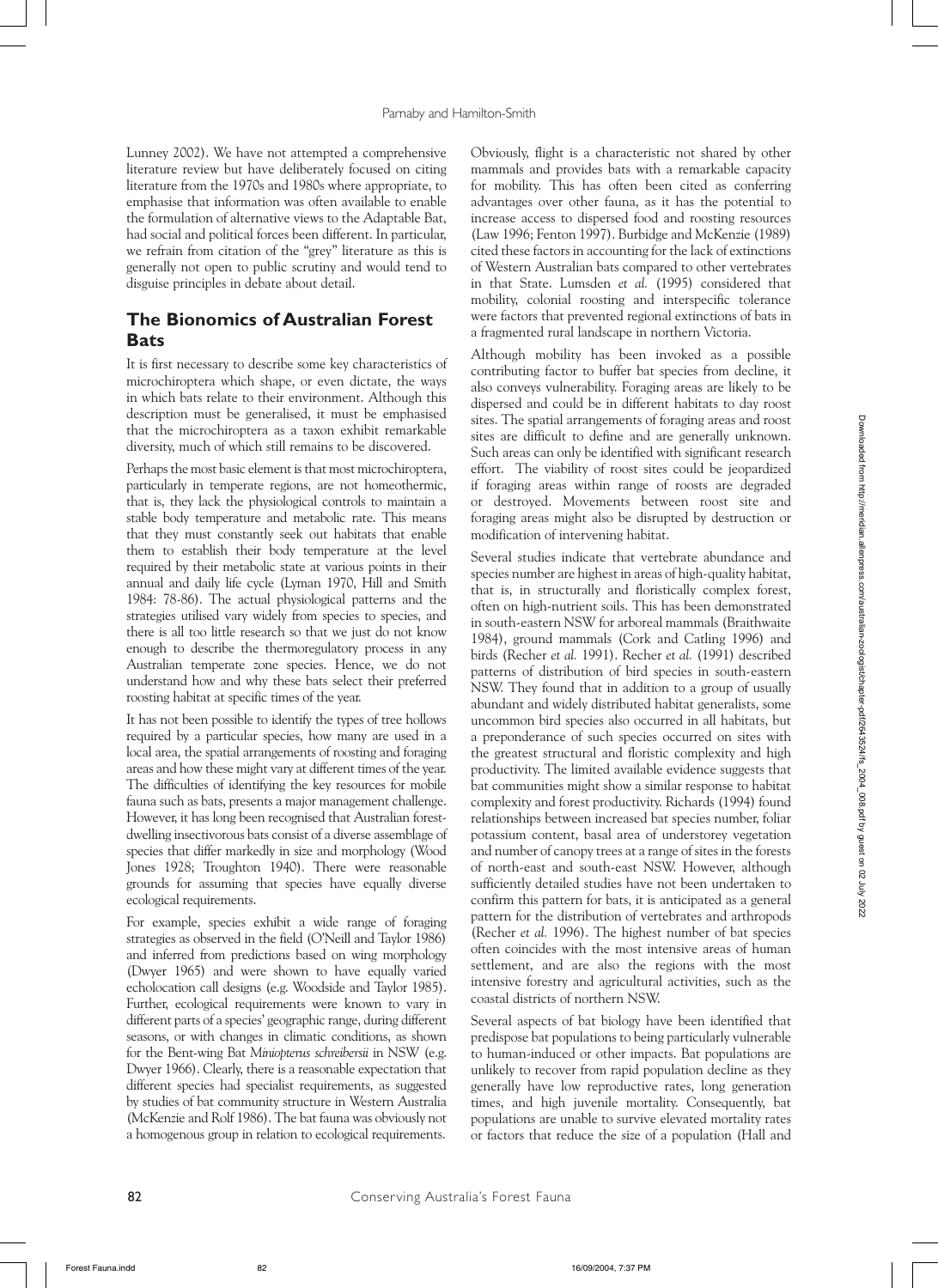Woodside 1989; Pierson 1998). Further, insectivorous bats are vulnerable to pesticide poisoning. The combination of a high rate of food intake due to relatively high metabolic rates, comparative longevity, and fat storage for torpor, makes bats susceptible to accumulation of pesticide poisons in body fat (Dunsmore *et al.* 1974).

A further research problem is that we have only recently started to come to grips with the complex speciation of bats and to develop an adequate taxonomy. As a simple example, what was in the 1960s generally considered a single species, *Eptesicus (Vespadelus) pumilus*, is now recognised as comprising at least nine species (Duncan *et al.* 1999). Many other genera have similarly been revised, or are in the process of revision, and further species are regularly added to the Australian fauna. This means that many historic accounts can only be considered unclear and so valid comparisons over time cannot be made, and even in any one study, what appears as a single species may not have been so.

This means that although there is no evidence of extinction of bat species on the Australian mainland, it is usually not acknowledged that there is effectively no information about the bat species present at the time of European settlement. There is thus no evidence of species extinctions, because there is effectively no evidence. Declines of other mammal species have been documented from specimens collected by early naturalists, and by assistance from the intimate knowledge of Aboriginal Australians (e.g. Krefft 1866; Burbidge *et al.* 1988). In marked contrast, very few specimens of bats were obtained by early collectors and many Aboriginal communities did not appear to recognise different species of bats other than "big bat" and "little bat" (Tunbridge 1991), and were not able to provide the same level of assistance in obtaining bat specimens compared to other mammal species (Krefft 1866). A further consideration is that many of the well-documented extinctions or dramatic range contractions of mammals following European settlement are of species that are morphologically very distinctive. In marked contrast, many bat species are superficially similar and are currently difficult to distinguish morphologically. The taxonomy of Australian bats is still far from resolved. Under these circumstances, it is most unlikely that extinctions or dramatic contractions in geographic range could have been detected (Parnaby 1991).

## **The Conservation Tradition and Australian forest bats**

Although there has long been a concern for the conservation of biota, the contemporary perspective on biodiversity management has been developed and formalised at the international level, and in turn by virtually all governments. In relation to bats, the major international initiatives have arisen from the Chiroptera Specialist Group of the IUCN Species Survival Commission with the extremely proactive support of the NGO Bat Conservation International. In particular, identification of threats and development of action plans including microchiroptera have been developed at the world and Australian levels (Hutson *et al.* 2001; Duncan *et al.* 1999). Although indeed valuable, the Australian report has been criticised on the basis that it focuses

on threatened species but gives too little attention to threatening processes (Lunney *et al.* 2003). The same is true of the world document and both are therefore too broadly generalised to provide much of value to our understandings of threatening processes.

Initial concern for bat conservation in Australia centred on a small number of cave dwelling species, which were the only microchiropteran species that had been studied. The vulnerability of the cave-dwelling species to human disturbance from visitation, or destruction or modification of cave roosts had been clearly demonstrated during the 1960s and 1970s for all of the limited number of species that had been studied. The vulnerability of subterranean roosting bats to disturbance at roost sites has long been recognised (Dwyer 1963; Hamilton-Smith 1968). Large numbers of individuals can be concentrated at relatively few roosting sites, and in some cases a significant proportion of a regional population can be concentrated in one cave roost (Dwyer 1966). Disturbance or destruction of such sites can have a major impact on an entire population. Subterranean roosting species are especially vulnerable to disturbance of maternity colonies during spring and summer, or when dependent young have not yet learned to fly, and during winter when bats are torpid (Hamilton-Smith 1974; CLMC 1992). Further, it is thought that only a limited number of caves are suitable as roost sites, and their destruction or modification could be highly detrimental to the survival of regional populations.

One of the major lessons of the research on these bats was that a detailed knowledge of the physiology and consequent environmental relationships of each species is vital to the development of effective survival planning. Another was the fundamental importance of microclimatic and microhabitat analysis in the development of such plans. Regrettably, this has not been properly recognised in most studies of forest bats.

Bats are a vulnerable and threatened group of forest fauna. The most relevant broad threats to forest-dwelling species are habitat destruction and modification and poisoning from accumulation of pesticides in body tissues. Other issues identified include a lack of public education (e.g. Woodside 1990), and the very serious lack of biological information (Richards and Hall 1998) including taxonomic uncertainty (Parnaby 1991).

It has also been acknowledged for more than 30 years that forestry activities pose a significant threat to bat populations (e.g. Cowley 1971; Routley and Routley 1975; Hamilton-Smith 1980; Law 1996; Recher 1996; Richards and Hall 1998). More recently, several authors consider that regional extinctions of hollow-dependent fauna such as bats are likely to result from forestry disturbances (Lunney and Barker 1986; Lunney *et al.* 1988; Norton and Kirkpatrick 1995; Recher 1996). Bats are likely to either rely on oldgrowth forest or have populations that are centred on forest with old-growth attributes (Scotts 1991; Recher 1996). It is also likely that old-growth forest elements such as hollows in old trees, and arthropod food resources from invertebrate communities associated with old-growth attributes, such as large logs and large trees (Recher *et al.* 1996), will prove to be critical for some bat species.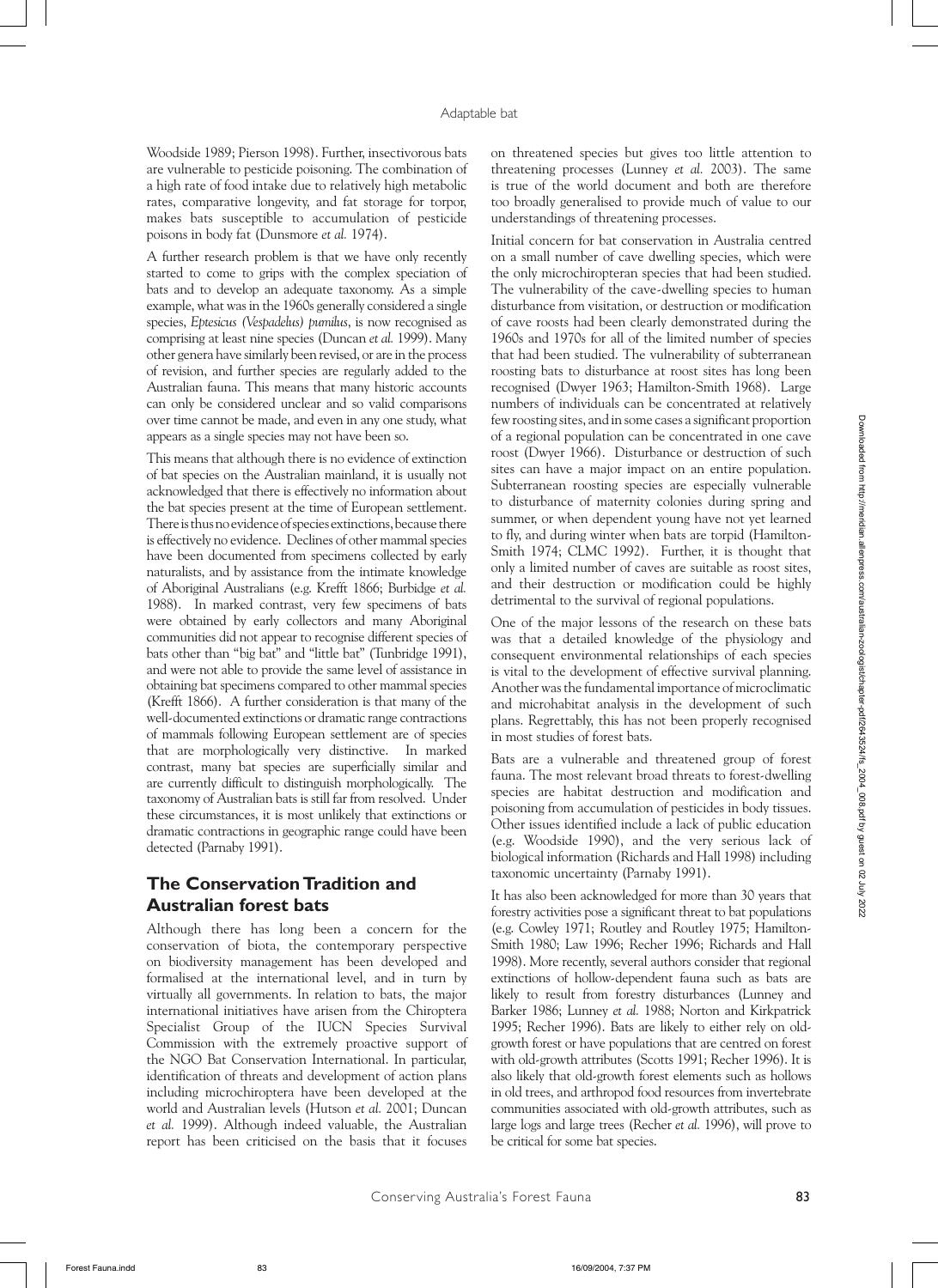A reliance on old growth elements renders bats vulnerable because of the long lead times – at least several centuries – required for formation of critical old growth resources, and the fact that old growth elements are being rapidly destroyed over most of the Continent. The long time horizons spanning hundreds of years required for regeneration of critical resources for bats means that from a management perspective, such resources are effectively finite in terms of the short logging rotations and working life of managers. For example, the formation of both large hollows (Mackowski 1984) and well-developed understorey plants (Mueck *et al.* 1996) can take hundreds of years and the replacement of decayed logs on the forest floor can take over 1500 years (Recher 1996). Recovery of the full range of structural diversity, and therefore the full range of potential foraging substrates for bats, of clear-felled sites of old-growth forest would take 1500 to 2500 years, that is, several generations of the overstorey trees (Norton and May 1994).

The combined impacts of forestry operations is reduction of quantity, availability and suitability of foraging habitat, food resources and roosting resources for fauna, such as most bat species, that are dependent on old-growth attributes (Lunney *et al.* 1988; Kirkpatrick *et al.* 1990; Scotts 1991; Norton and Kirkpatrick 1995; Recher 1996). This arises from the modification of forest by simplifying forest structural and floristic complexity (RAC 1992; Mueck and Peacock 1992; Recher 1996), disruption of ecosystem processes (Norton and Kirkpatrick 1995), and adverse effects arising from the fragmentation of forest landscapes (Recher and Lim 1990).

Further dimensions of the problem arise from studies suggesting that hollow-utilising bat species are likely to require multiple roost trees in close proximity and are known to frequently change roost sites between different trees (e.g. Lunney *et al.* 1988; Lumsden *et al.* 1994; Lumsden and Bennett 2000). This is a common characteristic of the hollow-utilising bat fauna in other continents (Lewis 1995), and appears to be essential as a means of predator avoidance, for reduction of parasite loads, and as a response to altered social or climatic conditions (Lewis 1995). It is also likely to reflect the continuing search for the right microclimatic conditions at specific times. Radiotracking studies have found that individuals often change roost sites, daily or every few days, and it has been suggested that an individual is likely to show fidelity to an area containing a number of alternative roost trees, rather than to a single roost site. These conclusions have been reached by Lunney *et al.* (1988) for Gould's Long-eared Bat *Nyctophilus gouldi* in forest on the south coast of NSW; Taylor and Savva (1988) for four species in forest in Tasmania; Lunney *et al.* (1995) for the Northern Long-eared Bat *Nyctophilus bifax* in littoral rainforest in northern NSW; and by Lumsden *et al.* (1994) for the Lesser Long-eared Bat *Nyctophilus geoffroyi* and Gould's Wattled Bat *Chalinolobus gouldii* in northern Victoria.

Alternate roost sites used on consecutive nights are typically within a few hundred metres of one another. Taylor and Savva (1988) found that distances between roosts used over a period of several days by four Tasmanian species averaged about 500 m and ranged from 80m to 1.4km for 10 roost sites. The majority of movements reported for Gould's Long-eared Bat by Lunney *et al.* (1988) were less than about 500 m for both males and females. Lumsden *et al.* (1994) found that, for both the Lesser Long-eared Bat and Gould's Wattled Bat, about 70% of all roost relocations were within 300 m of the initial roost and, for both species, a significant proportion of movements were less than 100 m. Consequently, removal of hollow-bearing trees could have a dramatic impact on local populations, even if the hollows destroyed were not in use at the time of felling.

Radiotracking studies have found that roost hollows are preferentially selected in the largest available trees by all species which have been studied, e.g. Goulds Longeared Bat (Lunney *et al.* 1988), Chocolate Wattled Bat *Chalinolobus morio* (Lunney *et al.* 1985), Goulds Wattled Bat and the Lesser Long-eared Bat (Lumsden *et al.* 1994) and the Forest Bat *Vespadelus pumilus* (Law and Anderson 2000). Significantly, all species have wide distributions, are regarded as common, have been presumed to be ecological generalists and would not be considered as threatened even though large, hollow-bearing trees are a threatened resource throughout most Australian landscapes. These species have not been cited as being of "conservation concern" and even include species that have been considered to be of least conservation concern (e.g. the Lesser Long-eared Bat), yet all are clearly vulnerable to decline or elimination of roost sites.

Although the foraging ecology of Australian forest bat species is poorly known, an indication of the likely complexity of foraging patterns and requirements of species can be gauged from detailed studies of northern hemisphere temperate zone insectivorous bat species. It has been suggested (e.g. Kunz 1974) that bats could adjust their nightly foraging distances from the roost of large colonies to reduce competition for food resources via greater dispersal of individuals than occurs in smaller colonies. Kunz (*loc. cit*.) suggested that adult females foraging further from maternity roosts during the period when young begin to fly could also reduce competition. Adams (1995) demonstrated that adult Little Brown Bats *Myotis lucifugus* shifted foraging activity from less cluttered microhabitats when young to more cluttered microhabitats when they became old enough to undertake foraging flights. Racey and Swift (1985) found that the foraging ability and feeding efficiency of newly volant young is significantly less than that of adults. Young initially foraged within 100m of the roost, and progressively increased foraging distance and foraging time, which reached distances of adults (about 5km) after about two weeks (Racey and Swift 1985). Other mechanisms that would reduce intraspecific competition for food resources include dispersal of individuals to numerous smaller colonies during seasons of reduced insect availability (Kunz 1974). This has been documented for the Large Bentwing Bat in NSW (Dwyer 1966). The increased energy demands on adult females throughout pregnancy and lactation can decrease foraging distances from the roost (e.g. Racey and Swift 1985). Daily energy requirements for females at peak lactation have been estimated to be double that of early lactation for some species (Kurta *et al.* 1989). Foraging time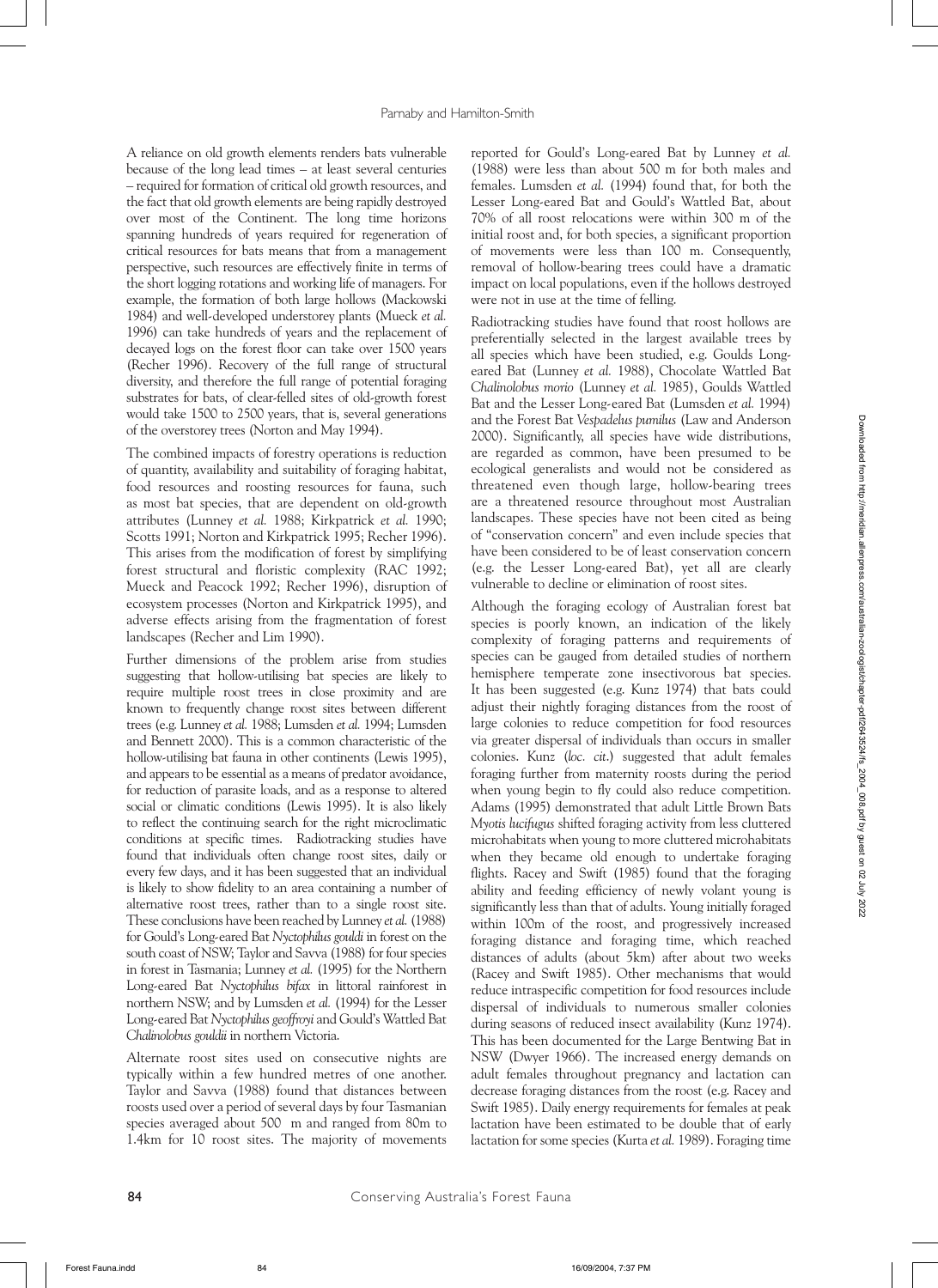has been observed to decrease during late pregnancy, when the increased body weight of gravid females is thought to constrain flying ability and the energetic rewards of feeding (Kurta *et al.* 1989). Adam *et al.* (1994) found that foraging distances of the endangered Virginia Big-eared Bat *Plecotus townsendii* were most restricted during pregnancy, and the maximum distance observed of females from the maternity roost was about half that of males (3.6km compared to maximum male distance of 8.4km).

Although some genera (e.g., *Miniopterus, Tadarida*) appear to cover a much larger foraging range, the evidence cited immediately above suggests that many of the vespertilionid bats of our temperate forests may well need to find the necessary food within a relatively small radius from their roost.

## **Introducing the** *Adaptable Bat*  **concept**

The belief that our forest bats, as a group, are an adaptable, resilient component of the mammal fauna gathered momentum throughout the 1980s, despite mounting scientific evidence to the contrary. In particular, there was a growing conviction that as a whole, the bat fauna could not seriously be considered to be threatened and that there were very few, if any, threatened bat species in south-eastern Australia. We suggest that the rise of the Adaptable Bat parallels the emergence of forest bat conservation as an issue of public concern around the mid 1980s, by which time it had to be addressed by forest managers, e.g. the Eden EIS prepared for the Forestry Commission of NSW (Smith 1986). The Adaptable Bat gained substantial impetus in NSW following the *Endangered Fauna (Interim Protection) Act*, *1991*. In 1992, nearly half of the State's bat fauna was listed as threatened, and bats comprised about one tenth of all extant vertebrate species listed as threatened in NSW (Lunney *et al.* 2000). The Act, and its successor, the *Threatened Species Conservation Act 1995* (TSC Act), which incorporated the listing of threatened species made in 1992 into its schedules of Endangered and Vulnerable species, imposed a legal requirement to evaluate impacts of a wide range of development proposals on threatened bats. This brought bats into the direct focus of a range of industry groups additional to the logging industry, particularly coastal housing construction, rural land clearing, highway construction and mining operations along with a host of minor industries.

The fact that a wide range of bat specialists contributed to the species assessment process for the Act and that a large proportion of bat species were considered at risk is a clear statement that the bat fauna was considered to be far from resilient and adaptable. Vested financial interests in tandem with those who were ideologically opposed to "environmentalism" mounted a major counter-offensive against the view that much of our fauna, including bats, were threatened by human activities. In this respect, the "Common" Bentwing Bat came in for special attention from fauna consultants in NSW (Parnaby 1996). A mythology arose that had the effect of trying to marginalise concern about its conservation by claiming that it was abundant, had a distribution that spanned half

the globe from Australia to Europe, was found in urban Sydney, and had no special requirements for protection of foraging habitat. Although the scientific literature clearly demonstrated the vulnerability of this species, it was used as a lever in an attempt to discredit the entire species threat assessment process undertaken for the TSC Act.

The general arguments used in support of the Adaptable Bat, are outlined below and are discussed in detail in later sections. One argument is that no bat species is known to have become extinct since European settlement. The implication, usually not stated, is that if bats have escaped the levels of extinction documented for others mammal groups such as rodents, bandicoots and small macropods, then they are over the "extinction hurdle" and are therefore somehow secure. Further implicit in this argument is the misconception that the worst threats from European settlement occurred early in the history of settlement, and that if the bat fauna is secure now, it must somehow be secure into the future! But as has been already demonstrated, we just do not know how many species really existed in the past.

It is often claimed that bats are highly adaptable in selection of daytime roost sites and did not have specific roost requirements because of the diverse array of daytime roost sites in which individuals of a species were found, which often included buildings. For example, in relation to roost site selection:

"Bats are generally quite adaptable when looking for a place to roost and they are found in a large variety of situations including caves, tree hollows, under bark, buildings, old mine shafts, and bird's nests." (DCFL 1988, pg 33)

"The majority of the remaining microchiropteran bat species recorded in the TMA [Tenterfield Management Area] are considered generally to rely on tree-hollows for roost sites, although many species also shelter under exfoliating bark, or in a variety of sites, including buildings, rock crevices, Sugar Glider nests, birds nests, and "the exhaust pipe of a tractor" (*Chalinolobus gouldii* Dixon 1989). Thus, for several species, roost site choice appears to be opportunistic, and timber harvesting may not be of particular consequence." (Fanning 1995, p 86)

Most south-eastern Australian species have been found in a wide range of vegetation types, which has been interpreted as proof that nearly all are habitat "generalists", i.e. they do not have specific habitat requirements. This view is articulated by Richards (1995, pg. 40):

"In general the bat fauna could be grouped into species that were generalists and found in many habitats, or specialists that were restricted to just a few. This is a pattern that is expected throughout south-eastern Australia...."

Bat species were viewed as opportunistic dietary generalists, i.e., with very few exceptions species were not considered to have specific dietary requirements. This view prevailed, despite the lack of properly designed and sufficiently detailed dietary studies for any species that would enable dietary specialisation to be detected.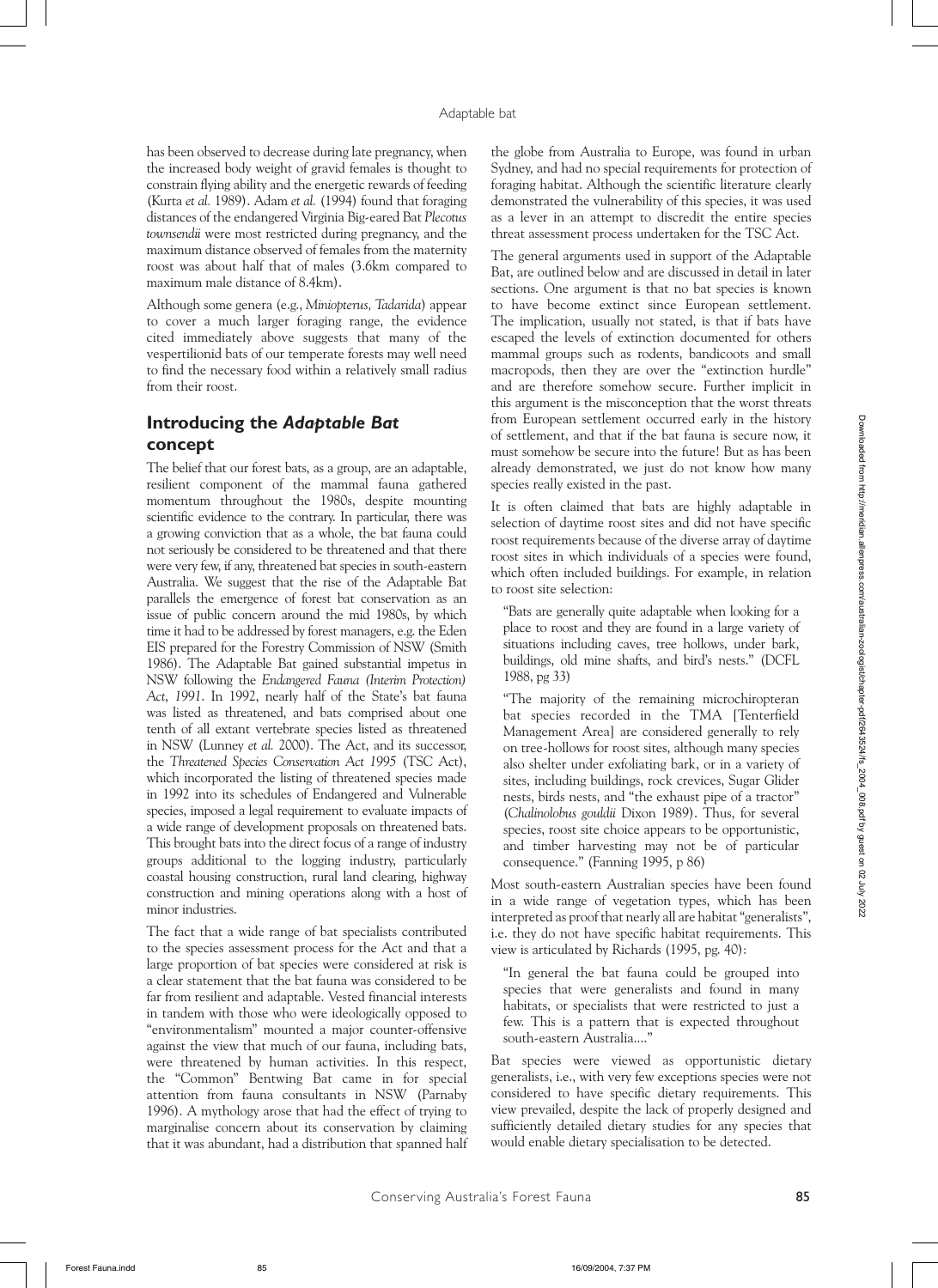## **The Political Economy of the** *Adaptable Bat*

The extent to which the *adaptable bat* concept is clearly an advantageous one, at least in the short and mid term, to the forest industry (and some others) needs at least some assessment here in helping us to understand how the concept has evolved.

Current environmental policies demand that those seeking to undertake major industrial, resource harvesting, construction or other major projects must undertake and make available to scrutiny an 'independent' environmental impact assessment. This sets up a process where scientists are expected to provide 'answers' to any questions about the environmental impact of the project concerned. This is indeed a problematic policy. First, the emphasis is upon 'answers' rather than defining the many questions that demand continuing inquiry throughout the life of the project (cf. Feinsinger 2001).

More importantly, the scientists are engaged and paid (often as little as possible) by the proponents of the development, and this inevitably generates a working relationship within which the scientists feel an obligation to the proponent. This means that they might do what they can to satisfy the proponent, but there are even more subtle effects. They certainly try to avoid being the messenger bearing bad news, because although such messengers are not shot, they might face a significant threat of failing to gain further contracts. Moreover, they are aware that their assessment must be supported by strongly developed, even incontrovertible, evidence.

In the case of bats, there is generally little research evidence to provide such an assessment of any one bat species in any one specific part of its range. So, they might say there is no evidence, they might manage to even avoid the bat question, or they might resort to the *adaptable bat*.

This has happened widely enough that, as pointed out elsewhere in this chapter, it has acquired a hegemonic authority, that is, it has become a dominant set of beliefs and practices that is widely agreed and even has the appearance of common-sense reality (Williams 1983). It is not a deliberate conspiracy, but arises out of a complex intellectual process, aspects of which have been briefly summarized above as they have related to this concept.

Another dimension of the problem is the 'economic fundamentalism' of modern developed nations, which is particularly marked in Australia, and leads politicians (and the administration) to be unwilling to accept barriers to economic growth and development. Thus, even many of those employed in agencies that operate on a mandate of environmental and biodiversity protection fail to challenge the 'adaptable bat' (or similar heresies).

# **Assessing and Comparing the**  *Adaptable Bat* **concept**

Despite the high level of uncertainly associated with the lack of key ecological data required for effective management of each bat species, the Adaptable Bat concept, if accepted, has very specific management implications. If it is accepted that bats are adaptable generalists, it follows that no specific management actions are required, beyond retention of a few hollow bearing trees and riparian habitat belts, both of which will already be required either for erosion control or arboreal birds or mammals. For example, if bats are adaptable, opportunistic feeders, they will prey on pretty well any insects that are available and protective measures for feeding resources are not required. Thus, fauna prescriptions for logging publicly owned native forest in NSW contain no specific measures for protection of foraging resources for bats, with the exception of very limited areas for the Large-footed Myotis *Myotis macropus*  and Golden-tipped Bat *Kerivoula papuensis* (see logging prescriptions for NSW public forest areas in *Forestry and National Park Act* 1998 Annexure B). If bats are habitat generalists, high quality habitat can be destroyed, and bats are expected to be able to survive quite well on adjacent

low quality habitat. Logging prescriptions have generally not addressed the needs of virtually the entire bat fauna, both in NSW and elsewhere in Australia.

If the *adaptable bat* concept were proven accurate, it would mean that there was little or no conservation issue and the widespread concern about future prospects for the Australian bat fauna would be unwarranted. On the other hand, if it is incorrect, then it may in the long run prove to have been a very costly error. So, each of the major expressions of adaptability will now be analysed and evaluated.

#### **Habitat Selection and Adaptability**

Despite the claims for the adaptable bat, there is currently no evidence that bats are habitat generalists. The wide range of vegetation types in which many bat species have been recorded (see the species accounts of Strahan 1983; 1995) is cited to support the view that many, and perhaps the majority, of species are therefore habitat generalists. There are many flaws in this argument, a fundamental one being that such categories, whether rigorously defined botanically or not, are more correctly termed biotopes and there is no particular reason why bat species will necessarily respond to this demarcation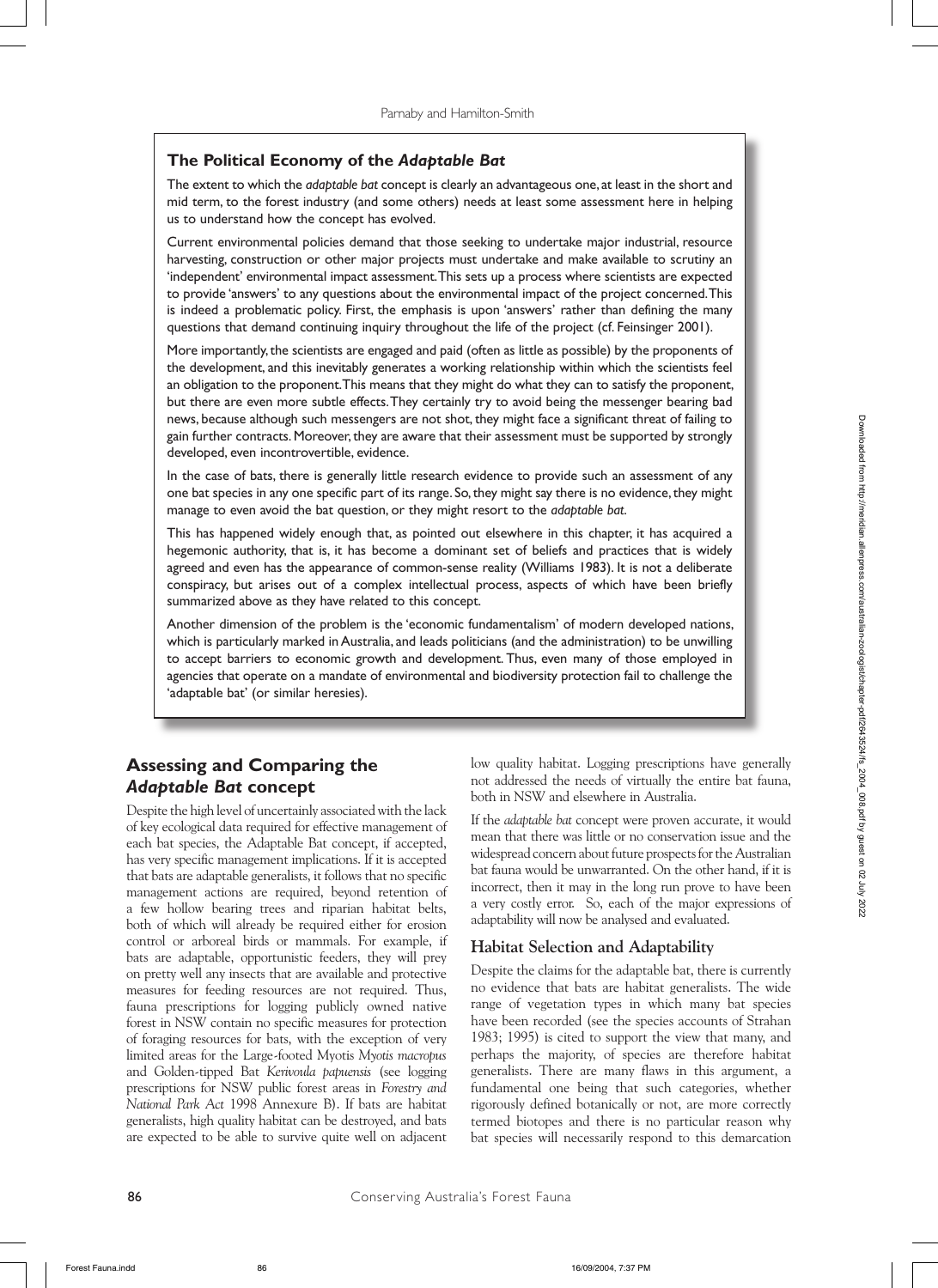of the environment. Bats need a specific diversity of microhabitats to meet their physiological needs, and broad range biotopic classifications provide no relevant information on this question.

#### **Dietary Requirements and Adaptability**

Claims that most species are "dietary generalists", "generalist feeders" or "feed opportunistically" are an important part of the concept of the Adaptable Bat. In the management context, these claims have an unequivocal meaning: it is implied that they will eat pretty well anything on offer, and so no specific conservation measures are required to protect food resources.

The issue of diet specificity might appear to be straightforward, but in fact this is a confused and complex issue. The issue is confused because these terms, while appearing self evident, are actually vague and open ended. The clear implication is that such species do not have a selective (i.e. specialist) diet. However, a species can be a dietary specialist, yet feed opportunistically. For example, a species could be a beetle specialist, meaning that it preferentially feeds on beetles, even though other insect orders might be more readily available in its foraging areas, yet will opportunistically feed on whatever family of beetles are encountered. Alternatively, a species could feed selectively on a particular size range of insects but take a wide range of insect orders in proportion to their availability. Such a species has a selective (specialist) diet on the basis of prey size, but is opportunistic in terms of insect taxa eaten. In a broad sense, a species can be said to be a selective feeder if it preferentially takes prey items in a different proportion to what is available – if the taxa in the diet occur in the same proportion as the food available, it is not a selective feeder.

The usual basis of the claim of opportunistic dietary generalist is that Australian dietary studies, limited though they are, have found a wide range of invertebrate orders in the stomachs or faeces. The classic study of Vestjens and Hall (1977) has been widely cited in such a context. They studied stomach contents of museum preserved specimens and found that a range of insect taxa were present in most of the species studied. The problem here is that the very research design is generalist and so will inevitably produce a generalist result.

Hall and Woodside (1989: 878) summarise the prevalent view that insectivorous bats have a generalist diet. Referring to overseas studies they state:

"Many bats specialize in certain prey taxa (Ross 1967; Black 1974; Belwood and Fenton 1976; Belwood and Fullard 1984) or prey size (Belwood and Fullard 1984), while other bats (or the same bats at other times) are opportunistic (Fenton and Morris 1976; Anthony and Kunz 1977; Bell 1980). In Australia, there are very few specialist feeders among the vespertilionids. Robson (1984) showed that *Myotis adversus* tends toward a fish eating diet and D.P. Woodside, K.J. Hews-Taylor and S.K. Churchill (unpublished observations) note that *Kerivoula papuensis* specializes in orb-weaving spiders."

In our view Hall and Woodside accurately reflect the dominant view of that time. The concept that Australian bats were predominantly dietary generalists is all the more remarkable given the fact that, not only were the dietary requirements of virtually all Australian microchiroptera unknown, but that it was acknowledged that dietary selectivity could occur not only from specialization on invertebrate taxa, but also on prey size. Despite this, the only test of specialization that is applied is the restricted test of specialization based on prey taxa.

The classic study of O'Neill and Taylor (1989), probably the most detailed yet on the diet of Australian bat assemblages, has evidently been widely interpreted as support that most forest bat species are likely to be opportunistic generalists, largely because these are the claims made by those authors. However, their study actually provides evidence that 3 of the 8 species studied were dietary specialists in terms of preferentially selecting insect orders. Further, they provide evidence that most of the 8 species preferentially selected prey species on the basis of size – larger bats *selected* larger sized prey. The pattern of selectivity of prey size was even more specific – a given sized bat species preferentially selected smaller sized beetles than moths. Their paper illustrates the confusion and contradictory evidence that typified discussions of dietary selectivity.

A current Asian research study measures the percentage of recorded occurrences and of volume in stomach contents for each of the relevant taxonomic orders. This has again demonstrated that most species are either specialists in beetles and some other chitinous insects (e.g., cockroaches) or in moths and other soft-bodied species. Further, the extent to which a bat falls into either of these categories is clearly related to patterns of dentition and this in turn sets constraints upon prey size. The major surprise of the study was the discovery of a vespertilionid bat which is predominantly vegetarian and feeds almost exclusively on a single plant species – a classic demonstration of the dangers of generalized assumptions and of dietary specialization (Wai Wai Myint, in progress).

## **Roost Selection and Adaptability**

The most important argument to support the claim that bats are very versatile in roost selection and have generalist roost requirements is the wide range of situations used as daytime roost sites by individuals of a particular species. Observations which are inferred or stated as indicative of bats having adaptable roost requirements include the range of roost situations reported for individuals of a particular species, e.g. under loose bark, in buildings, under bridges, under stones. The premise of underlying adaptability is seriously flawed partly because it is based on a perception of roost utilisation which does not acknowledge the complexities of the situation, and also because the context of the observations is not fully considered.

Roost requirements of many species are known to differ among the sex and age classes, and to vary according to different physiological demands induced by reproductive condition, seasonal climatic differences and different weather conditions, all underlain by the problems of body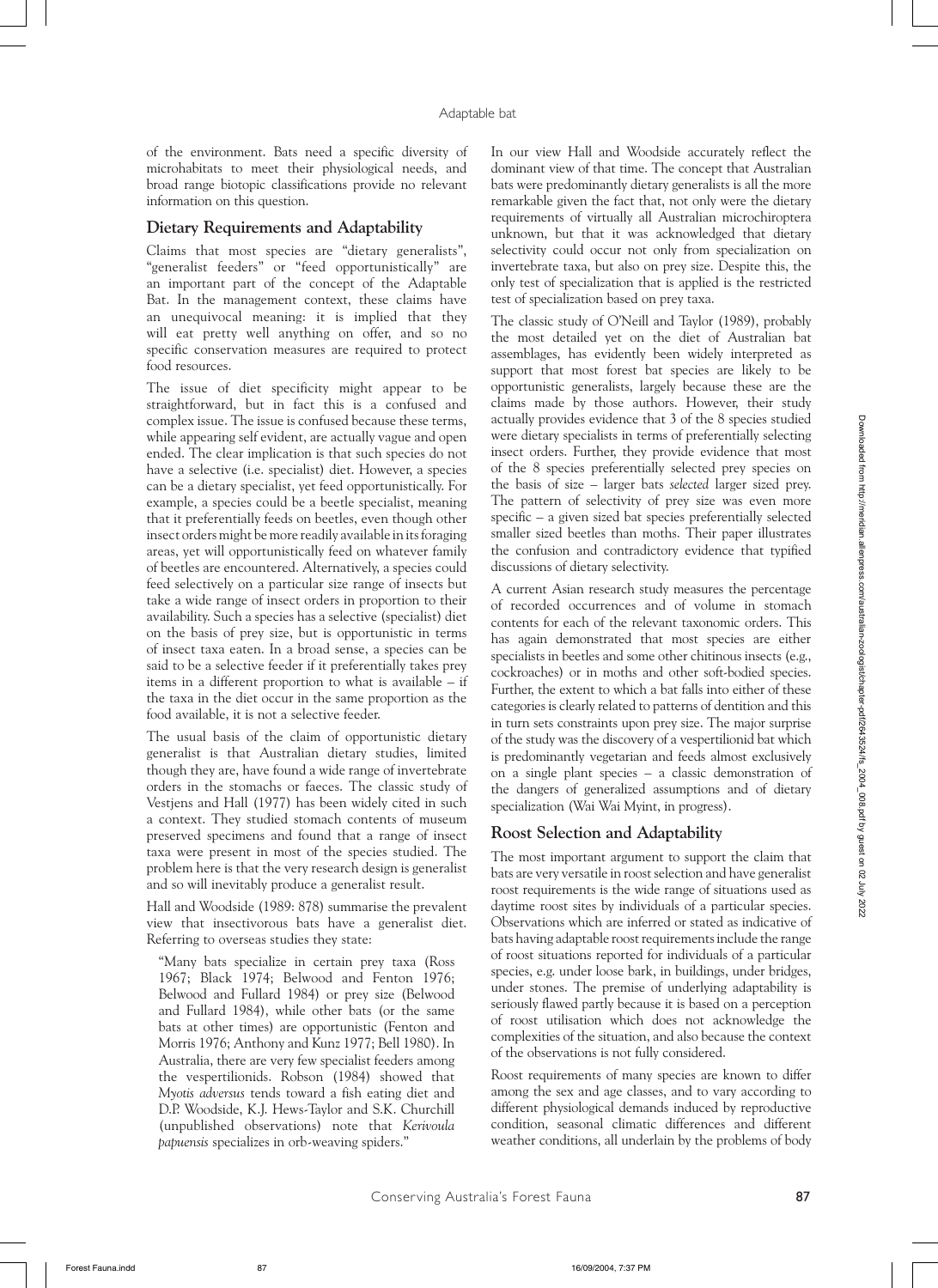temperature regulation. This is illustrated by Lumsden *et al*. (1994) for the Lesser Long-eared Bat, a common species previously thought to be highly adaptable (e.g. Maddock 1983). They found that although some individuals, particularly males, roost in a range of relatively unprotected sites such as in fence posts, buildings and under slabs of bark in disturbed agricultural areas, all maternity roosts were located in cavities in the largest available trees in forest areas.

Further, because we are dealing with the widespread problem of body temperature through one strategy or another, it is instructive to make a comparison from the intensive ecological studies on cave-dwelling bats. Bats not only select very different caves at different seasons and differing physiological conditions, but they select an even wider diversity of specific roost sites within any one cave.

#### **Major Environmental Change and Adaptability**

The presence of bat species in highly modified landscapes is often invoked as proof, or at least a strong indication, that bats must have adapted well to the large scale changes that followed European settlement. The three types of landscape typically discussed are landscapes degraded by agriculture, logged public forests, and urban areas.

Some bat species still persist in highly modified landscapes, where 70% or more of the native vegetation has been destroyed by agriculture. This has been interpreted as evidence that bat species have adapted to such changes but perhaps more relevant, implicit in such claims is the assumption that, to all intents and purposes, these species will remain a permanent part of these landscapes and are over any "extinction hurdle". These claims are premature. Populations might currently be stable, yet unlike populations in a less disturbed environment, be unable to sustain foraging activity during the increased pressures resulting from environmental changes, such as climatic extremes, perhaps in combination with other factors such as fire and drought. Such extremes might occur only over a time scale of decades or centuries and would not be detected by short-term research programs, even if they were to be implemented, that rarely exceed a few years' duration.

A wide range of bat species have been reported roosting in buildings in Australian urban areas, and this includes maternity colonies of some species, e.g. Goulds Wattled Bat in Melbourne (Dixon and Huxley 1989). The fact that bats roost in buildings in urban landscapes is often cited as the ultimate proof of the adaptability of the bat fauna. These claims and assumptions are unjustified because they have been made in a near vacuum of understanding about the ecological nature of urban occupation by bats, and because they are an oversimplification as the context of such occupation is unknown for most species.

For example, the presence of colonies of the Large Bentwing Bat in buildings in urban Sydney has often been invoked to discredit the perceived vulnerability of this species. However, a recent assessment of this species (Hoye and Spence 2003) supports the need for caution in interpreting the presence

of such species in urban environments. They conclude that the species appears to have significantly declined and the pattern of roost utilisation has altered over the past two decades. Whereas year-round occupation was documented in the past, the species is now evidently absent over the summer months. Maximum colony numbers 20 years ago are double the maximum now recorded. Although the exact cause of decline is unknown they found that winter mortality rates from collisions with vehicles is thought to place significant pressure on urban bats, in contrast to bats sampled in rural areas.

A related issue that has added to the perception that bats are highly adaptable is the presence of a diverse urban bat fauna in Europe, which not only has a long history of close human settlement and highly modified landscapes but many bat species appear to be largely reliant on human structures (including buildings) for daytime roosts (Stebbings 1988). However, the progressive renovation of old buildings and construction of modern buildings has often resulted in 'bat-proofing', and there has been a drastic decline in many of these populations (Stebbings 1988, Hutson *et al.* 2001). For a similar reason, combining both renovation and the fact that most building stock is relatively recent, Australia has never had a large number of urban bat colonies. In many recent European studies, urbanization is recognized as a *threat* to the survival of bat species (e.g. Yalden and Morris 1975; Roer 1980), as is the destruction of "natural" landscapes and habitat (Schober and Grimmberger 1993). Clearly, there are serious difficulties with asserting that bats are highly adaptable simply because of the presence of some species in urban areas. It is certainly true that some buildings may provide very appropriate microhabitats for some bats, but this is really of very limited value at the species population level. One cannot cite the occasional use of an urban habitat as any evidence of adaptability, especially when one sees how any one bat species only selects a very specific habitat, e.g., the preference of *Tadarida* to roost against sun-heated metal.

Finally, let us consider the impacts of timber harvesting, particularly contemporary clear-felling. The persistence of bat species in forest areas which have a long history of logging is often either implied or invoked as proof that such species are not adversely impacted by logging operations or, alternatively, as proof that they can survive current logging regimes. Further, it is often inferred that such species will be able to survive in logged forest in perpetuity. These claims are flawed for many reasons. Such claims are generally based either on animals captured in bat traps, or recordings of echolocation calls, neither of which provide information about the activity of the bats during capture or recording, nor about the extent of survival. Obviously, the significance of records of a species from sites in logged forest cannot be interpreted without a detailed knowledge of the ecology of the species involved, and at the very least, on being able to determine the activity of the individuals in logged forest. These arguments also ignore the dynamic and highly complex long-term changes induced in forest ecosystems by human activities, many of which will not become apparent for decades or centuries.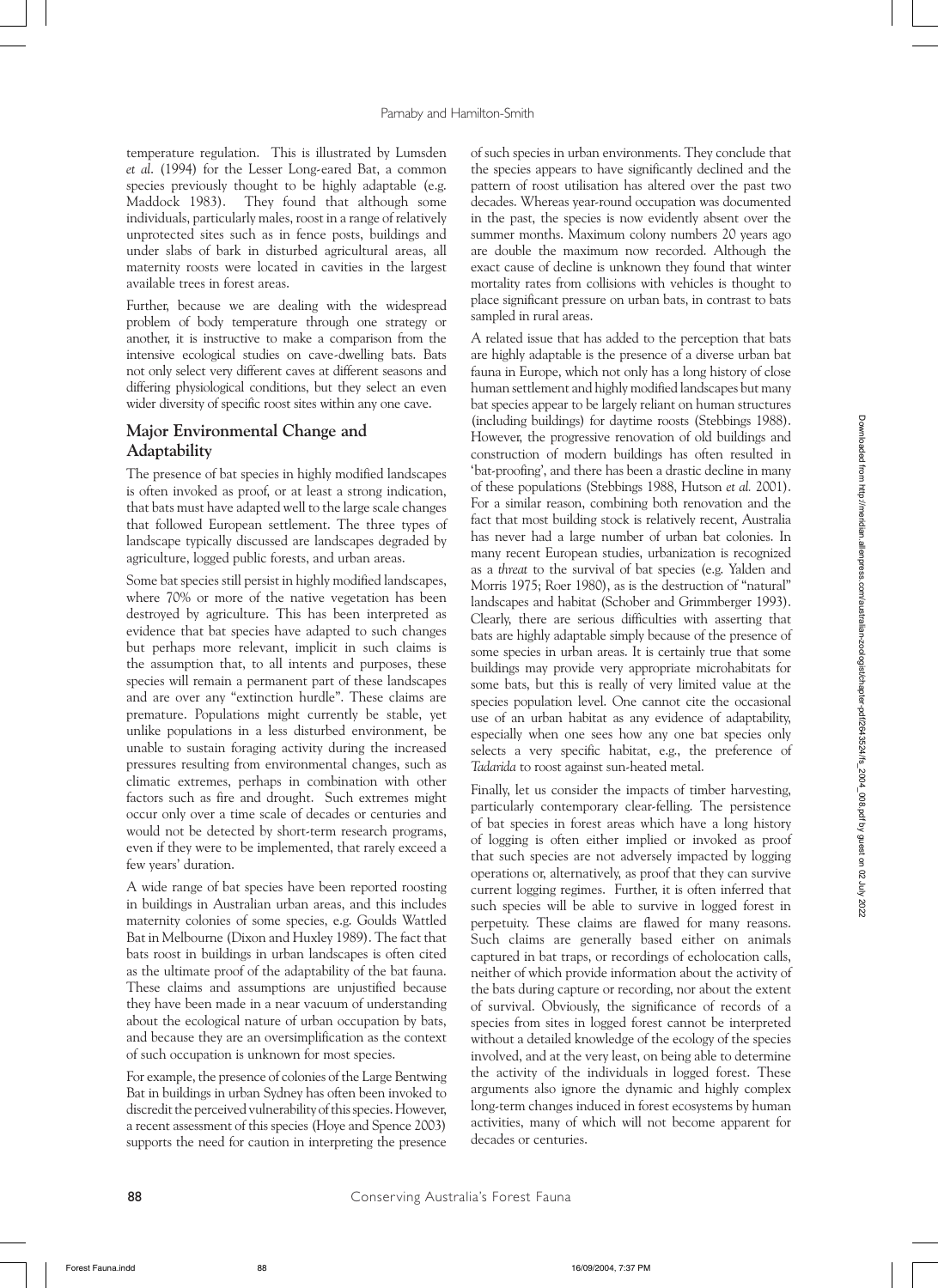#### **Summarising the** *Adaptable Bat*

The Adaptable Bat, though breathtakingly vacuous, has been a truly adaptable, resilient and successful piece of propaganda and it is informative to examine its construction. The usual claims cited to justify the assertion of adaptability – dietary, habitat and roost generalists- have several important characters in common. The simplicity of each claim belies a much more complex situation, an appreciation of which reveals that each claim is quite misleading. The "evidence " cited in support has considerable logical appeal and the whole matter appears to be self-evidently true. In fact, the appeal to commonsense is a normal element of intellectual hegemony, even though common-sense is well-known to be anti-scientific. Each claim appears to be clear-cut but in fact is based on a concept that is vague and open-ended or even demonstrably false. Thus the Adaptable Bat relies on coarse and biologically inappropriate interpretation of key terms, e.g. to qualify as a habitat specialist, a species is only to be found in one or two "habitats" and habitat is defined in terms of a broad vegetation type.

The arguments reviewed above either do not support the perception of the Adaptable Bat, are too limited to shed any light either way, or contradict it. Thus, there is little or no support for the view that bats are adaptable and are not an extinction prone group, nor is there any convincing evidence that they are therefore not likely to be adversely impacted by the massive inroads of modern civilisation. In particular, there certainly does not seem to be any convincing scientific basis for adopting this as the default view, let alone allowing it to be a continuing, and often dominant, hegemony.

Nevertheless, one of the more powerful dynamics in the manufacture of the Adaptable Bat syndrome is not reflected in the written word but in the strong psychological impact of constant aggressive assertions of adaptability during meetings, workshops and conversations between bat consultants and government and industry operatives. During such interactions, the non-compliant consultant, or the misguided bat specialist, is left with absolutely no doubt about what is considered to be acceptable, balanced and reasonable – and this just happens to be the Adaptable Bat! Consequently, if you advance a contrary view to the Adaptable Bat syndrome, you are seen as being unreasonable, unrealistic, extreme, and generally unsuitable – you will not be asked back! If you persist in your point of view throughout the meeting, you are seen as being unnecessarily negative and disruptive, and a general irritant. Such people are likely to be abruptly reprimanded with the self-righteous impatience of those who know better.

Consultants and bat specialists alike quickly develop an intuitive understanding about the boundaries of "acceptable" ideas – and this is not likely to include anything that will be unacceptable to powerful vested financial interests. This does not imply that bat specialists and consultants are necessarily prostituting themselves, as the limits of respectable thought are probably largely unconsciously absorbed. We suggest that an additional important dynamic is the general lack of assertiveness, or confidence that we have witnessed in many specialist

participants in land management procedures. Some specialists feel that they have no right to hinder economically important projects, on the grounds of adverse impacts on bat species. It's as though they feel that they have not been sanctioned by society to present their real perspective of likely impacts, but rather, must go through a more limited charade. Too often, we have been involved in impact assessment procedures where the idea that the proposed "development" should not go ahead, isn't even on the agenda.

A central issue is the dominance of the utilitarian ideology in the subculture of several key professions, industries and government agencies involved with resource management. For example, the Australian forestry profession continues to be criticised for failing to adequately embrace changing community values in regard to non-timber values of public forests, for example, by treating fauna conservation as a constraint on wood production (Routley and Routley 1975; French 1983; Shaw 1983; Recher 1986; Lindenmayer and Franklin 1997).

On reviewing the core research strategies, the essential concepts were well in place in the Australian and overseas literature on temperate zone insectivorous bats by the mid 1980s that would have enabled the formulation of robust alternatives to the Adaptable Bat. In particular, the view that hollow-utilising forest bats were a vulnerable group that could be expected to have specific ecological requirements and that faced impending threats from habitat destruction and modification was certainly a view expressed at the time, e.g. ABRG (1985) and Ahern (1982).

Specifically, the potential threat from loss of roost sites in hollows in old trees should have been apparent. The logic behind the idea that a hollow-utilising species such as the Lesser Long-eared Bat could be regarded as an adaptable generalist that does not have specific roost requirements simply because individuals have been found in a diverse range of daytime roost sites has always evaded us. A tree hollow has a microclimate, as does a cave, and it is a simple step from the demonstrated specific microclimate required for maternity colonies demonstrated for cave roosting species, to a scenario of specific requirements for say, a maternity colony in a tree hollow. Consequently, that a hollow-roosting species might have specific hollow requirements, at least at some stage in the reproductive cycle, would hardly have been a novel concept. Tree hollow microclimate in eucalypts was examined by Calder (Calder *et. al.* 1983). The long time periods required for the formation of hollows in eucalypts and the severe problems resulting from hollow loss from logging operations was demonstrated by Mackowski (1984) and identified specifically in relation to bats by Cowley (1971).

In relation to diet, perhaps Australian workers were unduly influenced by the idea that insectivorous bats were opportunistic generalists (e.g. the review of Fenton 1982). However, the concept that Australian insectivorous bats potentially include a range of species that were dietary specialists, species that were generalists and species that were opportunistic generalists but were dietary specialists during some seasons had a reasonable foundation: diet was poorly known for virtually all species, and the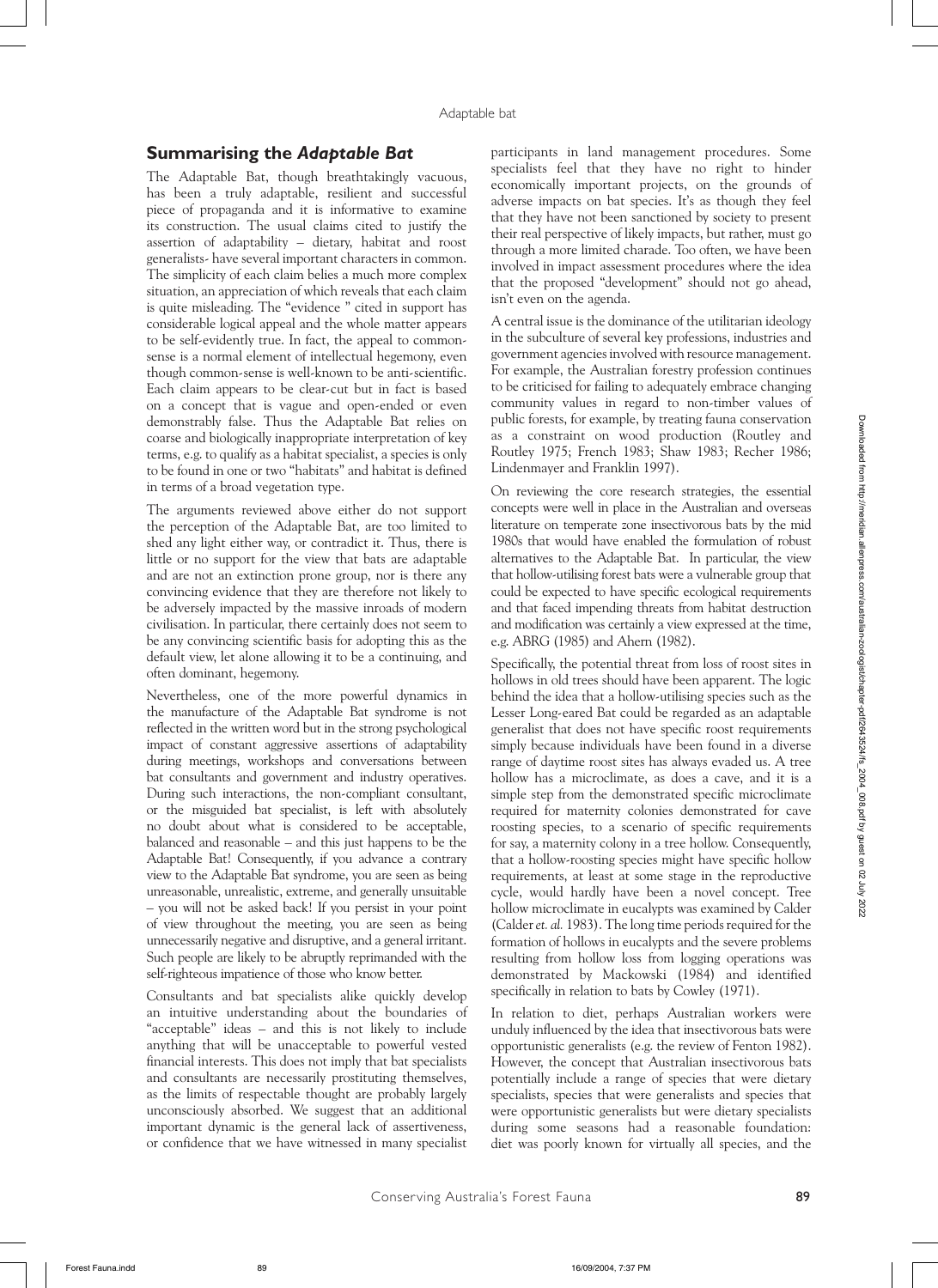overseas literature clearly indicated that this issue was unresolved. At the very least, one would have thought that a more appropriate Australian response would have been to consider the issue as unresolved.

It is significant that the legacy of a vulnerable and potentially threatened bat fauna that dominated the views of Australian cave bat workers in the 1960s and 1970s did not appear to transfer to hollow-utilising bats as a dominant view during the 1980s, despite the increasing environmental concerns being expressed by the broader community. Perhaps it did transfer initially, but was remolded by a broader counterattack against environmental concerns and the resulting demands for "precautionary use". Perhaps people were influenced by the Big Country Mystic: for example, even if old trees with hollows were being rapidly eliminated over large areas, both from rural die-back, land clearing and intensive forestry, there was probably a view that there were plenty more "elsewhere" in this vast country, despite the fact that only some 5% of the Australian land mass is forested. Whatever the reasons, by the close of the 1990s, the Adaptable Bat was still very much alive, was creeping into the scientific literature, especially from authors employed by publicly funded forestry authorities, and continues to distort public debate about bat conservation and management.

Even more pervasively, it distorts research strategies and methodology. Many of the claims invoked to support the Adaptable Bat can be found in the environmental assessment literature, appropriately modified for other fauna groups.

It could even be argued that the Australian Federal Government's Bat Action Plan (Duncan *et al.* 1999) is also the result of similar pressures, given the small proportion of species listed as threatened compared with a much higher proportion of the fauna that might be expected given a less politically influenced assessment process. A panel of bat experts convened by Environment Australia settled on a threatened status for 18 Australian bat species (Parnaby 2000). The final list determined by a sub-committee was 9 species. A cynic could match an industry pressure group for each species dropped from the initial 18, e.g. the Ghost Bat *Macroderma gigas* and Orange Horseshoe Bat *Rhinonicteris aurantius* with the mining industry that was reworking old adits across northern Australia; the Western Falsistrelle *Falsisrellus mackenziei* with the politically sensitive logging industry in Western Australia; the Spectacled Flying Fox *Pteropus conspicillatus* with North Queensland orchardists and perhaps the Eastern Little Mastiff-bat *Mormopterus norfolkensis* with coastal urban expansion in NSW. A conspicuous example is the extraordinary omission of the Ghost Bat, recognised as vulnerable for nearly four decades, and the nonsensical reasons given to justify its demotion from the threatened fauna list. Of course, there may have been other motivations, for example, a desire to ensure that the lists of Federally recognised threatened species were kept low, e.g., not higher than about 10% of the relevant faunal group.

This chapter has been considerably reduced from a previous and fully documented draft out of some sympathy for the reader. But the evidence for our arguments in this paper is overwhelming. If we are to achieve adequate conservation strategies and programs, and to genuinely meet our obligations under such international agreements as the 1992 Convention on Biological Diversity, then we must develop a much more rigorous and searching approach to the problem.

## **Acknowledgements**

The formative stages of this chapter were enhanced by valued discussions of a range of issues with Alex (Sandy) Gilmore, Chris Corben, Dan Lunney, Glenn Hoye, Dave Milledge and Les Hall and with many other Australian bat workers over the past few decades.

## **References**

**ABRG (Australian Biological Research Group). 1985**. The impacts of timber production and harvesting on native flora and fauna. Appendix 5 in I.S. Ferguson, *Report of the Board of Inquiry into the Timber Industry in Victoria. Vol. 2.*

**Adam, M.D., Lacki, M.J and Barnes, T.G. 1994.** Foraging areas and habitat use of the Virginia Big-eared Bat in Kentucky. *Journal of Wildlife Management* **58**: 462-69.

**Adams, R.A. 1995.** Onset of volancy and foraging patterns of juvenile Little Brown Bats, *Myotis lucifugus*. *Journal of Mammalogy* **72**: 239-46.

**Ahern, L.D. 1982.** Threatened wildlife in Victoria and issues related to its conservation. Fisheries and Wildlife Paper, Victoria. Paper number 27. Fisheries and Wildlife Division, Ministry for Conservation, Victoria.

**Anthony, I.L.P. and Kunz, T.H. 1977.** Feeding strategies of the Little Brown Bat, *Myotis lucifugus* in Southern New Hampshire. *Ecology* **58**: 775-786.

**Bell, G.P. 1980.** Habitat use and response to patches of prey by desert insectivorous bats. *Canadian Journal of Zoology* **58**: 1876-1883.

**Belwood, J.J. and Fenton, M.B. 1976.** Variation in the diet of *Myotis lucifugus* (Chiroptera: Vespertilionidae). *Canadian Journal of Zoology* **54**: 1674-1678.

**Belwood, J.J. and Fullard, J.H. 1984.** Echolocation and foraging behaviour in the Hawaiian Hoary Bat, *Lasiurus cinereus semotis*. *Canadian Journal of Zoology* **62**: 2113-2130.

**Black, H.L. 1974.** A north temperate bat community: structure and prey populations. *Journal of Mammalogy* **55**: 138-157.

**Braithwaite, L.W. 1984**. The identification of conservation areas for possums and gliders within the Eden Woodpulp Concession District. Pp. 501-08 in *Possums and Gliders*, edited by A.P. Smith and I.D. Hume. Australian Mammal Society, Surrey Beatty and Sons, NSW.

**Burbidge, A.A., Johnson, K.A., Fuller, P.J. and Southgate, R.I. 1988.** Aboriginal knowledge of the mammals of the central deserts of Australia. *Australian Wildlife Research* **15**: 9-39.

**Burbidge, A.A. and McKenzie, N.L. 1989.** Patterns in the modern decline of Western Australia's vertebrate fauna: causes and conservation implications. *Biological Conservation* **50**: 143-98.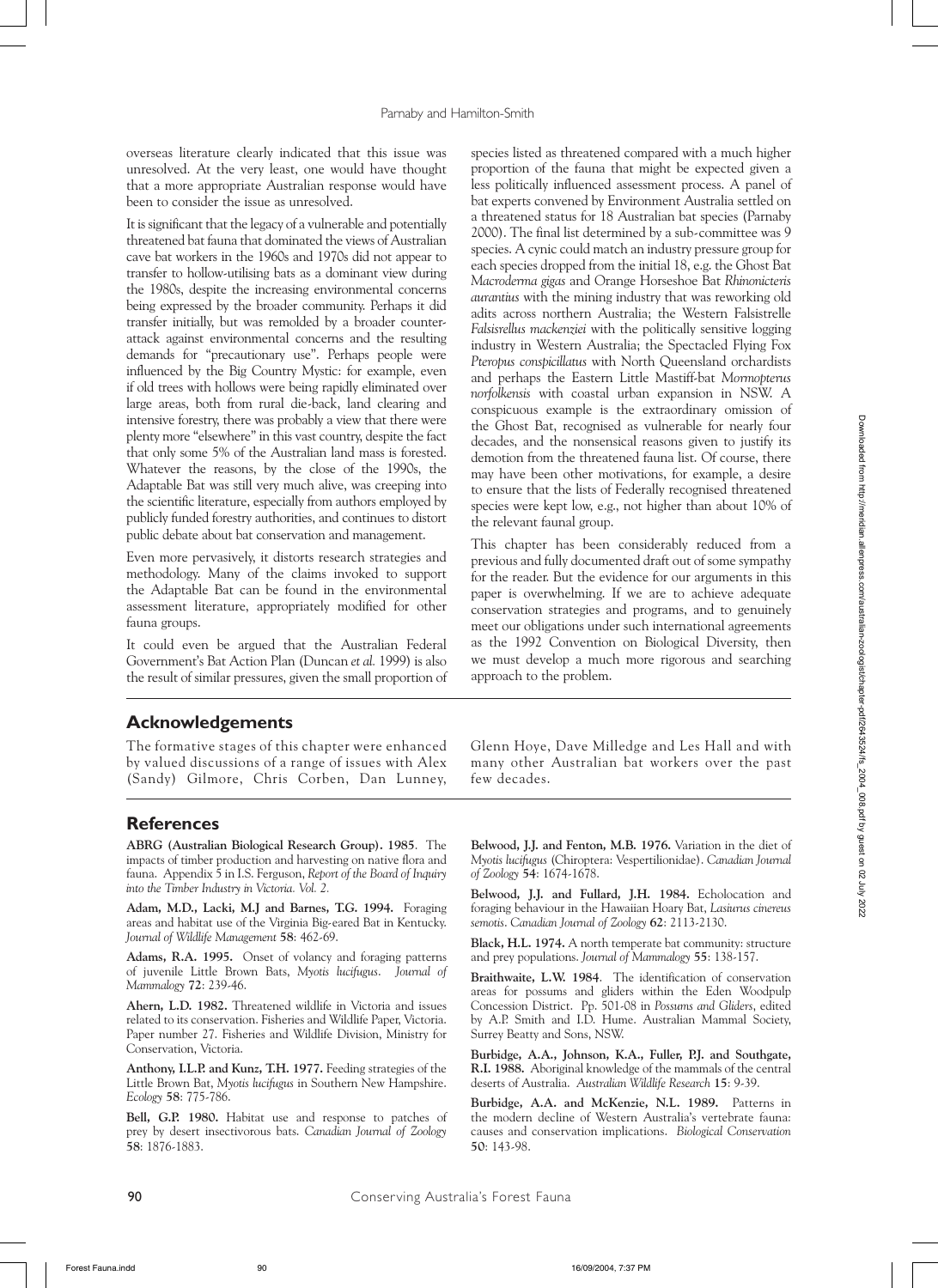**Calder, T.G., Golding, B.G. and Manderson, A.D. 1983.**  Management for Arboreal Species in the Wombat State Forest. *Environmental Report No. 16.* Graduate School of Environmental Science, Monash University, Melbourne.

**CLMC (Conservation of Land Mammals Committee). 1992**. Guidelines for the protection of bat roosts. *Journal of Mammalogy* **73**: 707-10.

**Cork, S.J. and Catling, P.C. 1996.** Modelling distributions of arboreal and ground-dwelling mammals in relation to climate, nutrients, plant chemical defences and vegetation structure in the eucalypt forests of south-eastern Australia. *Forest Ecology and Management* **85**: 163-75.

**Cowley, R.L. 1971.** Birds and forest management. *Australian Forestry* **35**: 234-250.

**DCFL (1988).** *Forest Management Guidelines for Wildlife Conservation*. Draft Departmental Guideline 02/20/0001/1, Native Forest Management Section, Lands and Forest Division, Department of Conservation, Forests and Lands, Melbourne.

**Dixon, J.M. 1989.** Gould's Wattled Bat. Pp. 340 in *The Australian Museum Complete Book of Australian Mammals*, edited by R. Strahan. Angus and Robertson, Sydney.

**Dixon, J.M. and Huxley, L. 1989.** Observations on a maternity colony of Gould's Wattled Bat *Chalinolobus gouldii* (Chiroptera: Vespertilionidae). *Mammalia* **53**: 395-414.

**Duncan, A., Baker, G.B., and Montgomery, A. (eds). 1999**. *The Action Plan for Australian Bats.* Environment Australia, Canberra.

**Dunsmore, J.D., Hall, L.S. and Kottek, K.H. 1974.** DDT in the Bent-winged Bat in Australia. *Search* **5**: 110-11.

**Dwyer, P.D. 1963.** Save the cave – a pathway to fauna protection. *Wildlife in Australia* **2**: 10-13.

**Dwyer, P.D. 1965**. Flight patterns of some eastern Australian bats. *Victorian Naturalist* **82**: 36-41.

**Dwyer, P.D. 1966**. The population pattern of *Miniopterus schreibersii* (Chiroptera) in north-eastern New South Wales. *Australian Journal of Zoology* **14**: 1073-1137.

**Eby, P. and Lunney, D. (eds). 2002.** *Managing the Grey-headed Flying-fox as a threatened species in NSW.* Royal Zoological Society of New South Wales, Mosman, NSW.

**Fanning, F.D. 1995.** Native fauna of the Tenterfield Management Area EIS Study. Tenterfield Management Area Environmental Impact Statement Supporting Document No. 4.

**Feinsinger, P. 2001.** *Designing Field Studies for Biodiversity Conservation.* Island Press, N.Y for the Nature Conservancy.

**Fenton, M.B. 1982.** Echolocation, insect hearing and feeding ecology of insectivorous bats. Pp. 261-285 in *Ecology of Bats*, edited by T.H. Kunz. Plenum Press, New York.

Fenton, M.B. 1997. Science and the conservation of bats. *Journal of Mammalogy* **78**: 1-14.

**Fenton, M.B. and Morris, G.K. 1976.** Opportunistic feeding by desert bats (*Myotis* spp.). *Canadian Journal of Zoology* **54**: 526-530.

**French, J.R.J. 1983.** The environmental challenge to forestry revisited. Pp. 22-26 in *Facing Forestry's Future*, edited by P.J. O'Shaughnessy, C.J. Curry, D.W. Flinn and N.M. Oates. Conference proceedings, 10th Triennial Conference, Institute of Foresters of Australia.

**Hall, L.S. and Woodside, D.P. 1989.** Verspertilionidae. Pp. 871-90 in *Fauna of Australia*. *Mammalia* Volume 1B, edited by D.W. Walton and B.J. Richardson. Australian Government Printing Service, Canberra.

**Hamilton-Smith, E. 1968.** Bats. Pp. 40-45 in *Wildlife in Southeastern Australia*, edited by K. Dempster. Australian Broadcasting Commission, Sydney.

**Hamilton-Smith, E. 1974.** Present knowledge of the Australian chiroptera. *Australian Mammalogy* **1**: 95-101.

**Hamilton-Smith, E. 1980.** The Status of Australian Chiroptera. Pp. 199-205 in *Proceedings of the Fifth International Bat Research Conference*, edited by D.Wilson and A.L. Gardner. Texas Tech Press, Lubbock, Texas.

**Hill, J.E. and Smith, J.D. 1984.** *Bats. A Natural History*. Rigby Publishers, Australia.

**Hoye, G. and Spence, J. 2004.** The Large Bent-wing Bat *Miniopterus schreibersii* in Urban Environments: a survivor? Pp 138-47 in *Urban Wildlife: More Than Meets the Eye*, edited by D. Lunney and S. Burgin. Royal Zoological Society of NSW, Mosman, NSW.

**Hutson, A.M., Mickleburgh, S.P. and Racey, P.A**. (comp.) 2001. *Microchiropteran Bats: global status survey and conservation action plan.* IUCN/SSC Chiroptera Specialist Group, IUCN, Gland Switzerland and Cambrige, UK. X+258 pp.

**Kirkpatrick, J., Meredith, C., Norton, T., Plumwood, V. and Fenshaw, R. 1990**. *The ecological future of Australia's forests*. Australian Conservation Foundation, Melbourne.

**Krefft, G. 1866.** On the vertebrated animals of the Lower Murray and Darling, their habits, economy, and geographical distribution. *Transactions of the Philosophical Society of New South Wales* 1862-1866, 1-33.

**Kunz, T.H. 1974.** Feeding ecology of a temperate insectivorous bat (*Myotis velifer*). *Ecology* **55**: 693-711.

**Kurta, A., Bell, G.P., Nagy, K.A. and Kunz, T.H. 1989.** Energetics of pregnancy and lactation in free-ranging little brownbats (*Myotis lucifugus*). *Physiological Zoology* **62**: 804-818.

**Law, B.S. 1996.** The ecology of bats in south-east Australian forests and potential impacts of forestry practices: a review. *Pacific Conservation Biology* **2**: 363-74.

**Law, B., and Anderson, J. 2000**. Roost preferences and foraging ranges of the eastern forest bat *Vespadelus pumilus* under two disturbance histories in northern New South Wales, Australia. *Austral Ecology* **25**: 352-67.

**Lewis, S.E. 1995.** Roost fidelity of bats: a review. *Journal of Mammalogy* **76**: 481-96.

**Lindenmayer, D.B. and Franklin, J.F. 1997.** Re-inventing the discipline of forestry - a forest ecology perspective. *Australian Forestry* **60**: 53-55.

**Lumsden, L., Bennett, A., Silins, J. and Krasna, S. 1994**. *Fauna in a remnant vegetation-farmland mosaic: movements, roosts and foraging ecology of bats.* A report to the Australian Nature Conservation Agency "Save the Bush" Program. Flora and Fauna Branch, Department of Conservation and Natural Resources, Victoria, Melbourne. 86pp.

**Lumsden, L.F., Bennett, A.F., Krasna, S. P. and Silins, J.E. 1995**. The conservation of insectivorous bats in rural landscapes of northern Victoria. Pp. 142-48 in *People and nature conservation: perspectives on private land use and endangered species recovery*, edited by A. Bennett, G. Backhouse and T. Clark. Royal Zoological Society of New South Wales, Sydney.

**Lumsden, L.F. and Bennett, A.F. 2000.** Bats in rural landscapes: a significant but largely unknown faunal component. Pp. 42-50 in *Balancing conservation and production in grassy landscapes. Proceedings of the Bushcare Grassy Landscapes Conference, Clare, South Australia*, edited by T. Barlow and R. Thorburn. Environment Australia, Canberra.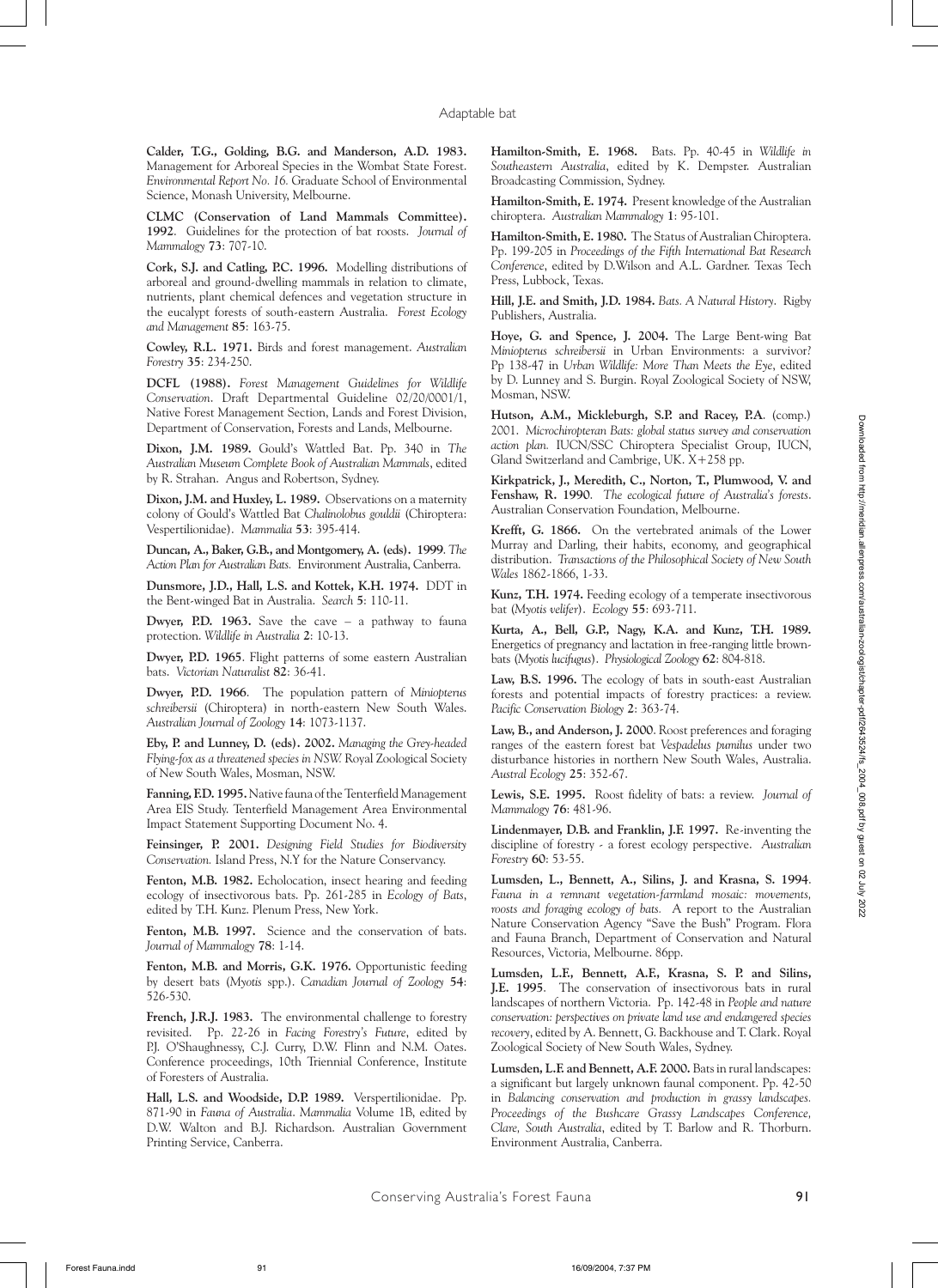**Lunney, D. and Barker, J. 1986.** Mammals of the coastal forests near Bega, New South Wales. I. Survey. *Australian Zoologist* **23**: 19-28.

**Lunney, D., Barker, J. and Priddel, D. 1985.** Movements and day roosts of the Chocolate Wattled Bat *Chalinolobus morio* in a logged forest. *Australian Mammalogy* **8**: 313-17.

**Lunney, D., Barker, J., Priddel, D. and O'Connell, M. 1988.** Roost selection by Gould's Long-eared Bat, *Nyctophilus gouldi*, in a logged forest on the south coast of New South Wales. *Australian Wildlife Research* **15**: 375-84.

**Lunney, D., Barker, J., Leary, T., Priddel, D., Wheeler, R. and**  Law, B. 1995. Roost selection by the North Queensland Longeared Bat *Nyctophilus bifax* Thomas, 1915 in littoral rainforest in the Iluka World Heritage Area on the north coast of New South Wales. *Australian Journal of Ecology* **20**: 532-37.

**Lunney, D., Curtin, A.L, Ayers, D., Cogger, H.G., Dickman, C.R., Maitz, W., Law, B. and Fisher, D. 2000.** The threatened and non-threatened native vertebrate fauna of New South Wales: status and ecological attributes. *Environmental and Heritage Monograph Series* No.4. NSW National Parks and Wildlife Service, Hurstville, NSW.

**Lunney, D., Matthews, A., Stein, J. A. and Lunney, H.W.M. 2003.** Australian bat research: the limitations of *The Action Plan for Australian Bats* in determining the direction of research. *Pacific Conservation Biology* 8: 255-260.

**Lyman, C.P. 1970.** Thermoregulation and Metabolism in Bats (Chapter 9). Pp 301-330 in *Biology of Bats, Vol. 1.,* edited by W.A. Wimsatt. Academic Press, New York*.*

**McKenzie, N. L., and J. K. Rolfe. 1986**. Structure of Bat Guilds in the Kimberley Mangroves, Australia. *Journal of Animal Ecology* **55**: 401-420.

**Mackowski, C.M. 1984.** The ontogeny of hollows in Blackbutt (*Eucalyptus pilularis*) and its relevance to the management of forests for possums, gliders and timber. Pp. 553-67 in *Possums and Gliders*, edited by A.P. Smith and I.D. Hume. Australian Mammal Society, Surrey Beatty and Sons, NSW.

**Maddock, T.H. 1983.** Lesser Long-eared Bat. Pp. 331 in *The Australian Museum Complete Book of Australian Mammals*, edited by R. Strahan. Angus and Robertson, Sydney.

**Mueck, S.G., Ough, K. and Banks, J.C.G. 1996.** How old are wet forest understoreys? *Australian Journal of Ecology* **21**: 345-48.

**Mueck, S.G, and Peacock, R.J. 1992.** *Impacts of intensive timber harvesting on the forests of East Gippsland, Victoria*. Victorian Silviculture Project. Technical Report No. 15. Department of Conservation and Natural Resources, Melbourne, Victoria.

**Norton, T.W. and Kirkpatrick, J.B. 1995.** Sustainable forestry the urgency to make the myth a reality. Pp. 240-48 in *Conserving Biodiversity: Threats and Solutions*, edited by R.A. Bradstock, T.D. Auld, D.A. Keith, R.T. Kingsford, D. Lunney and D.P. Sivertsen. Surrey Beatty and Sons, Chipping Norton, NSW.

**Norton, T.W. and May, S.A. 1994.** Towards sustainable forestry in Australian temperate eucalypt forests: ecological impacts and priorities for conservation, research and management. Pp.10-30 in *Ecology and Sustainability of Southern Temperate Ecosystems*, edited by T.W. Norton and S.R. Dovers. CSIRO, Canberra.

**O'Neill, M.G. and Taylor, R.J. 1986.** Observations on the flight patterns and foraging behaviour of Tasmanian bats. *Australian Wildlife Research* **13**: 427-32.

**O'Neill, M.G. and Taylor, R.J. 1989.** Feeding ecology of Tasmanian bat assemblages. *Australian Journal of Ecology* **14**: 19-31.

Parnaby, H. 1991. A sound species taxonomy is crucial to the conservation of forest bats. Pp. 101-12 in *Conservation of Australia's Forest Fauna*, edited by D. Lunney. Royal Zoological Society of New South Wales, Mosman, NSW.

**Parnaby, H. 1996.** The common name and common misconceptions about the Common Bent-wing Bat. *The Australasian Bat Society Newsletter* **7**: 35-38.

Parnaby, H. 2000. We need an independent assessment of threat status for Australian bat species. *Australasian Bat Society Newsletter* **15**: 34-39.

**Pierson, E.D. 1998**. Tall trees, deep holes, and scarred landscapes: conservation biology of bats of North America. Pp. 309-25 in *Bat biology and conservation*, edited by T.H. Kunz and P.A. Racey. Smithsonian Institution Press, Washington.

**RAC (Resource Assessment Commission). 1992**. *Forest and Timber Inquiry Final Report*. Australian Government Publishing Service, Canberra.

**Racey, P.A. and Swift, S.M. 1985**. Feeding behaviour of *Pipistrellus pipistrellus* (Chiroptera: Vespertilionidae) during pregnancy and lactation. I. Foraging behaviour*. Journal of Animal Ecology* **54**: 205-15.

**Recher, H.F. 1986.** Integrating national park and forestry objectives for wildlife conservation: the forester's responsibility. *The Forestry Log* **18**: 5-7.

**Recher, H. F. 1996.** Conservation and management of eucalypt forest vertebrates. Pp. 339-88 in *Conservation of Faunal Diversity in Forested Landscapes*, edited by R.M. DeGraff and R.I. Miller. Chapman and Hall, London.

**Recher, H.F., Kavanagh, R.P, Shields, J.M. and Lind, P. 1991.** Ecological association of habitats and bird species during the breeding season in south-eastern New South Wales. *Australian Journal of Ecology* **16**: 337-52.

**Recher, H.F., Majer, J.D. and Ganesh, S. 1996**. Eucalypts, arthropods and birds: on the relation between foliar nutrients and species richness. *Forest Ecology and Management* **85**: 177-95.

**Recher, H.F. and Lim, L. 1990**. A review of current ideas of extinction, conservation and management of Australia's terrestrial vertebrate fauna. *Proceedings of the Ecological Society of Australia* **16**: 287-301.

**Richards, G.C. 1994**. Relationships of forest bats with habitat structure and foliage nutrients in south-eastern Australia. Abstract, Proceedings of the Sixth Australian Bat Society Conference, Lismore. *Australian Bat Society Newsletter* No. 3.

**Richards, G.G. 1995.** Bat fauna survey of the Gloucester and Chichester Management Areas. Gloucester and Chichester Management Areas Environmental Impact Statement. Supporting Document No. 6. State Forests of NSW.

**Richards, G.C. and Hall, L.S. 1998.** Conservation biology of Australian bats. Are recent advances solving our problems? Pp. 271–281 in *Bat biology and conservation*, edited by T.H. Kunz and P.A. Racey. Smithsonian Institution Press, Washington.

**Robson, S.K. 1984.** *Myotis adversus* (Chiroptera: Vespertilionidae): Australia's fish-eating bat. *Australian Mammalogy* **7**: 51-52.

**Roer, H. 1980.** Population trends of bats in the Federal Republic of Germany with particular reference to the Rhineland. Pp. 193-198 in *Proceedings of the Fifth International Bat Research Conference*, edited by D. Wilson and A.L. Gardner. Texas Tech Press, Lubbock, Texas.

**Ross, A. 1967.** Ecological aspects of the food habits of insectivorous bats. *Proceedings of the Western Foundation of Vertebrate Zoology* **1**: 205-263.